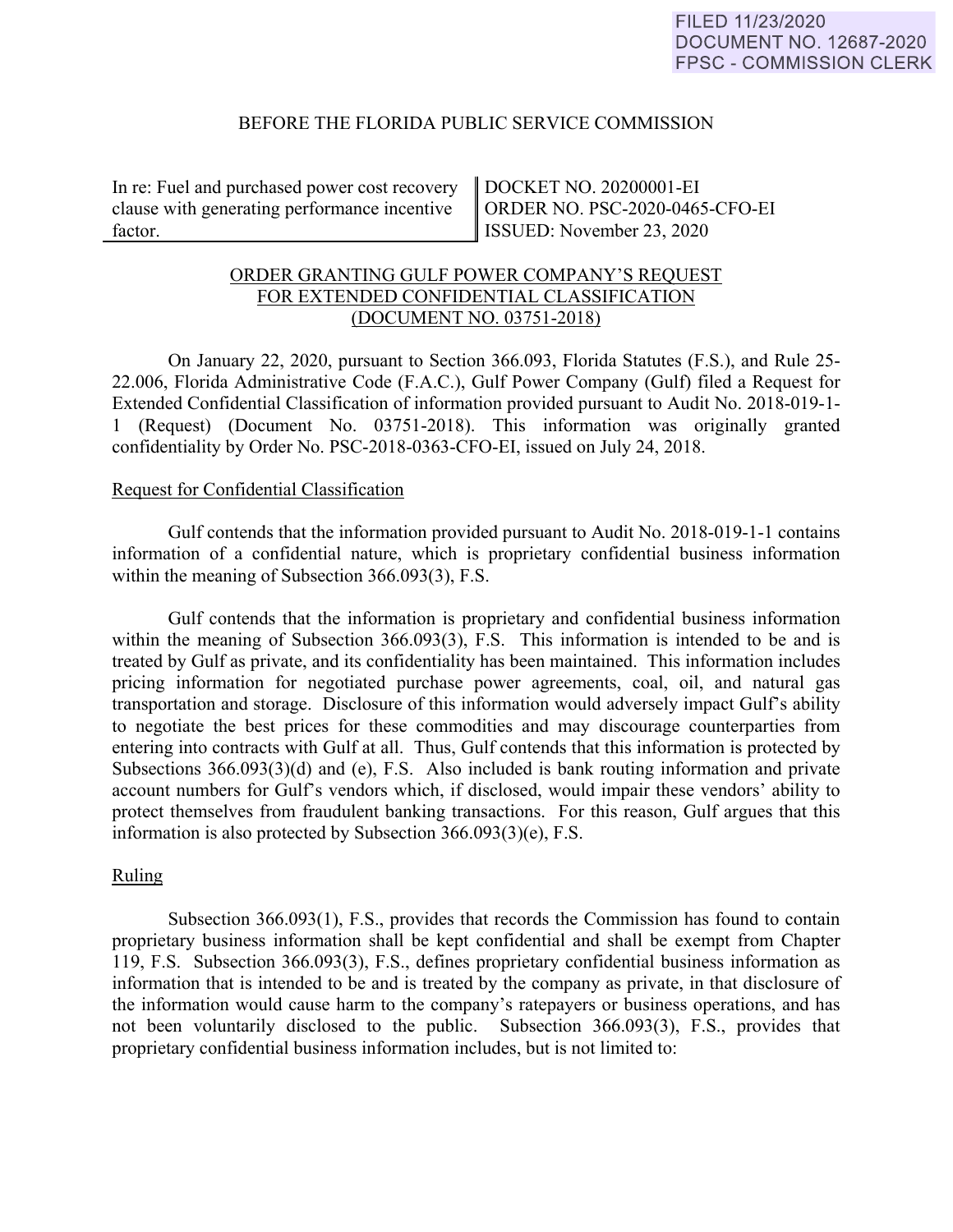d) Information concerning bids or other contractual data, the disclosure of which would impair the efforts of the public utility or its affiliates to contract for goods or service on favorable terms.

(e) Information relating to competitive interests, the disclosure of which would impair the competitive business of the provider of the information.

Upon review, it appears the information and data provided in this request satisfies the criteria set forth in Subsection 366.093(3), F.S., for classification as proprietary confidential business information. The transportation pricing data for coal appears to be "information concerning bids or other contractual data, the disclosure of which would impair the efforts of the public utility or its affiliates to contract for goods or services on favorable terms" and "information relating to competitive interests, the disclosure of which would impair the competitive business of the provider of the information." Thus the information identified in Document No. 03751-2018, shall be granted confidential classification.

Pursuant to Subsection 366.093(4), F.S., the information for which confidential classification is granted herein shall remain protected from disclosure for a period of up to 18 months from the date of issuance of this Order. At the conclusion of the 18-month period, the confidential information will no longer be exempt from Subsection 119.07(1), F.S., unless Gulf or another affected person shows, and the Commission finds, that the records continue to contain proprietary confidential business information.

Based on the foregoing, it is hereby

ORDERED by Andrew Giles Fay, as Prehearing Officer, that Gulf Power Company's Request for Confidential Classification for portions of Audit No. 2018-019-1-1 (Document No. 03751-2018), is granted. It is further

ORDERED that the information in Document No. 03751-2018, for which confidential classification has been granted, shall remain protected from disclosure for a period of up to 18 months from the date of issuance of this Order. It is further

ORDERED that this Order shall be the only notification by the Commission to the parties of the date of declassification of the materials discussed herein.